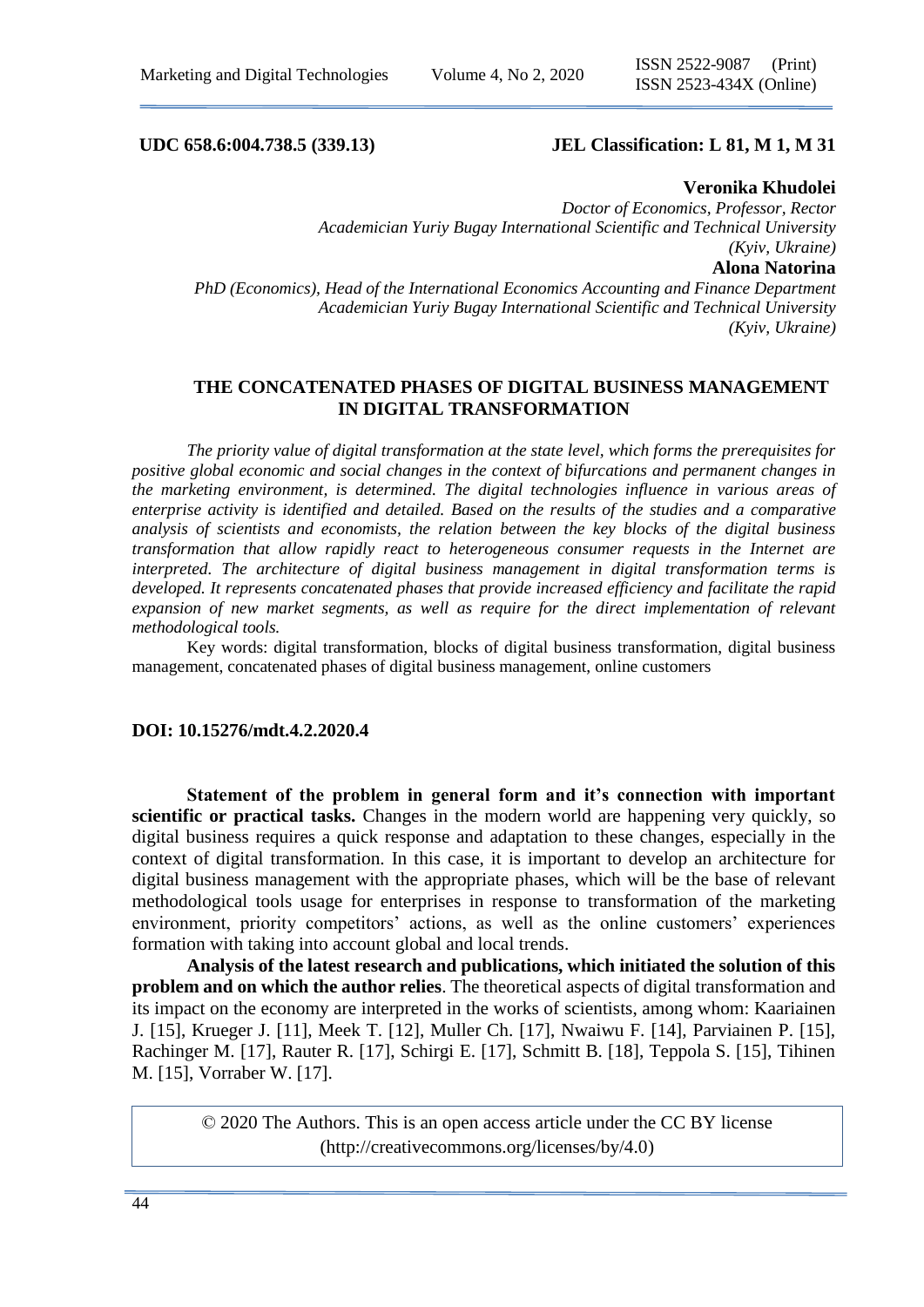Also, many scientists and economists studied and analyzed the digital business soecific in the context of digital transformation – Baird N. [2], Bohm M. [7], Das S. [9], Hein A. [7], Joshi M. [9], Kathuria R. [9], Krcmar H. [7], Riasanow T. [7], Schreieck M. [7], Schwarz R. [19], Setzke D. [7], Wiesche M. [7]. Moreover, the leading companies, including those that own and maintain information and news portals, focus on research on how to conduct digital business in the digital transformation era. Among such companies: Capgemini Consulting [3], Deloitte [4], EVO.company [6], IBM [8], Kantar Ukraine [10], PWC [16].

**Highlighting the previously unresolved parts of the general problem to which the article is devoted.** Despite the large number of theoretical and applied works regarding doing business in the context of digital transformation, nowadays there is no common concept and unified guides for digital business management. This emphasizes the importance and significance of the research topic chosen by the authors.

**Formulation of the purpose of the article (statement of the problem).** The purpose of the article is to develop the architecture of digital business management with concatenated phases in the digital transformation context considering the importance and impact of digital technology in various areas of enterprise activity at the national level.

**Statement of the main material of the research with full justification of the scientific results obtained.** The flows of physical goods and finances were the hallmarks of the world economy of the last century, however, now their scale is decreasing. This is because today globalization processes are determined by the flows of data, information and communication technologies and digital technologies that permanently transform the economy. Given the above, it is formulated the dominants of the country's digital economy in the context of globalization, the implementation of which at the state level will ensure the continuous progressive business development in different market segments:

1) to promote the social, economic development of the country by implementing an integrated approach to digitalization based on the "open data" principles;

2) to stimulate the emergence of digital innovation in the economy;

3) to convergent of relevant information and communication technologies in order to create new opportunities for improving online platforms;

4) to ensure the growth of customer confidence during their online platforms usage, which will be one of the key tasks for the sustainable development of the digital economy;

5) to guarantee the digital security necessary for the economic and social prosperity of the country;

6) to promote the emergence of new online markets by stakeholders and, as a result, to increase the number of jobs in the IT sector, given the rapid development of digital technologies;

7) to comply with the fundamental principles for providing the public access to the Internet (openness, accessibility) and, at the same time, to ensure the protection of confidentiality and intellectual property customers rights online;

8) to implement a policy to increase public confidence in the Internet;

9) to train staff and improve their qualifications in the IT sector, taking into account the intensification of digital technologies;

10) to promote the training of highly qualified staff by providing them with the competencies necessary to attract and fully participate in the digital transformation of the economy based on the results of research and analysis of mechanisms for working with digital technologies;

11) to develop strategies for confidentiality and data protection at the state level, taking into account the needs of society when using digital technologies.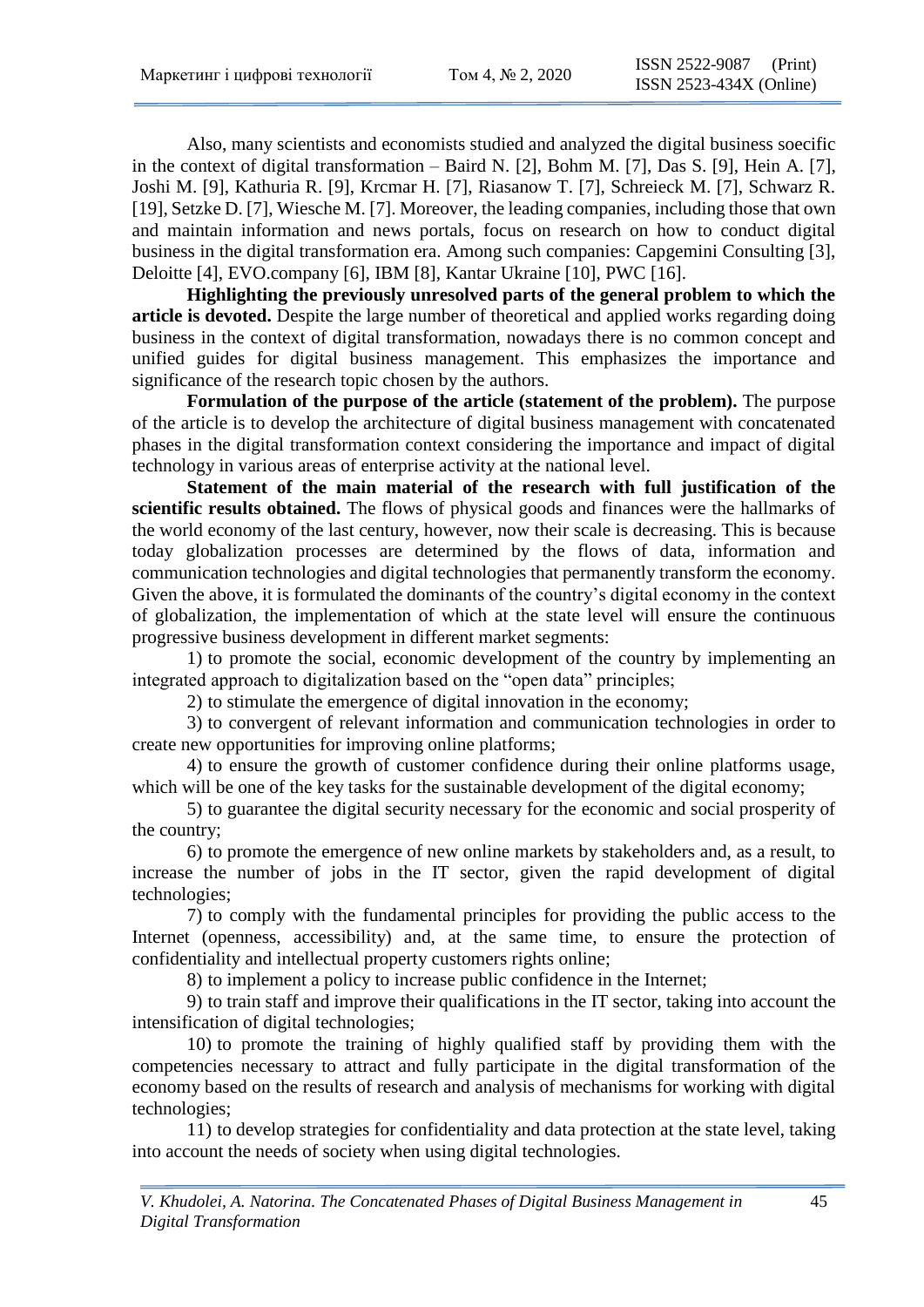Regarding the last mentioned dominant, it should be noted that due to the intensive use of information and communication technologies, the business faces significant risks in the field of digital security and privacy; in particular, it needs to implement and / or improve risk management methods. Many countries are implementing national digital security strategies, but only a few have national confidentiality. Meanwhile, privacy risks increase customer concerns about online fraud, reimbursement mechanisms and the quality of online products and services, can limit their trust in a certain way and significantly reduce online trading volumes. Therefore, the policy of protecting customers' rights on the Internet should be focused on increasing trust and leveling the risks associated with any online activity.

The digital transformation of the business in order to follow current market trends and ensure stable operation provides a number of advantages, namely, wide target audience and the maximum possible level of impact on it with using relevant, low-cost marketing communications. Only enterprises that rationally carry out digital transformation to monitor inquiries, customer needs and forecast the expectations and preferences of online customers occupy leading positions in the market, significantly ahead of priority competitors.

Digital technologies significantly change customer behavior online and offline, their individual attitude to various areas of business activity. They also necessitate the reconfiguration of the current construct of the business model, which is applied by businesses in practice, and, as a result, has a direct impact on various sectors of the economy as a stimulator of new business processes and economic systems. Based on the analysis of studies [1; 3-6; 8; 10; 16], the influence of digital technologies in different areas of business activity are determined.

Area 1. Banking services. Digital technologies allow businesses to create high-quality and customer-oriented products and services, modify the system of interaction with customers, adapt business models, modernize electronic banking processes, implement new approaches to staff management, which are necessary for the successful operation of enterprises in the banking services market. Given the above, the key areas of sustainable business operations in this market is to ensure the safety of customers in the provision of services, the development and need for information support of online payment platforms.

Area 2. Healthcare. The use of digital technologies in the healthcare area allows expanding the range of opportunities from digitalization of traditional systems to the formation of a network for the services targeted provision at specific customers according to a personalized approach to services.

Area 3. High technology. Today, the competitive advantages of a business are largely determined by information and communication support. The synthesis of digital and high technologies allows the business to achieve an unprecedented level of understanding and satisfaction of market needs, to implement the correct monitoring and control system for current activities. Digital technologies contribute to the timely response to existing demand and the development of new areas of business activity, including finding and reaching new market niches.

Area 4. Production. Smart production, as well as synchronized digitized business processes are the basis of the digital transformation of the industry in a changing marketing environment. This implies the rapid achievement of a strategic goal, and is a prerequisite for revenue growth and cost reduction by maximizing customer satisfaction.

Area 5. Retail. The large number of devices and gadgets led to radical change imperatives of business and made it necessary to digitize their activities. That is why retailers occupy the positions of market leaders in modern conditions, they are integrated omnichannel structures focused on digital ways of interacting with customers. The compilation of personalized services of interactive digital goods and services provides a more integrated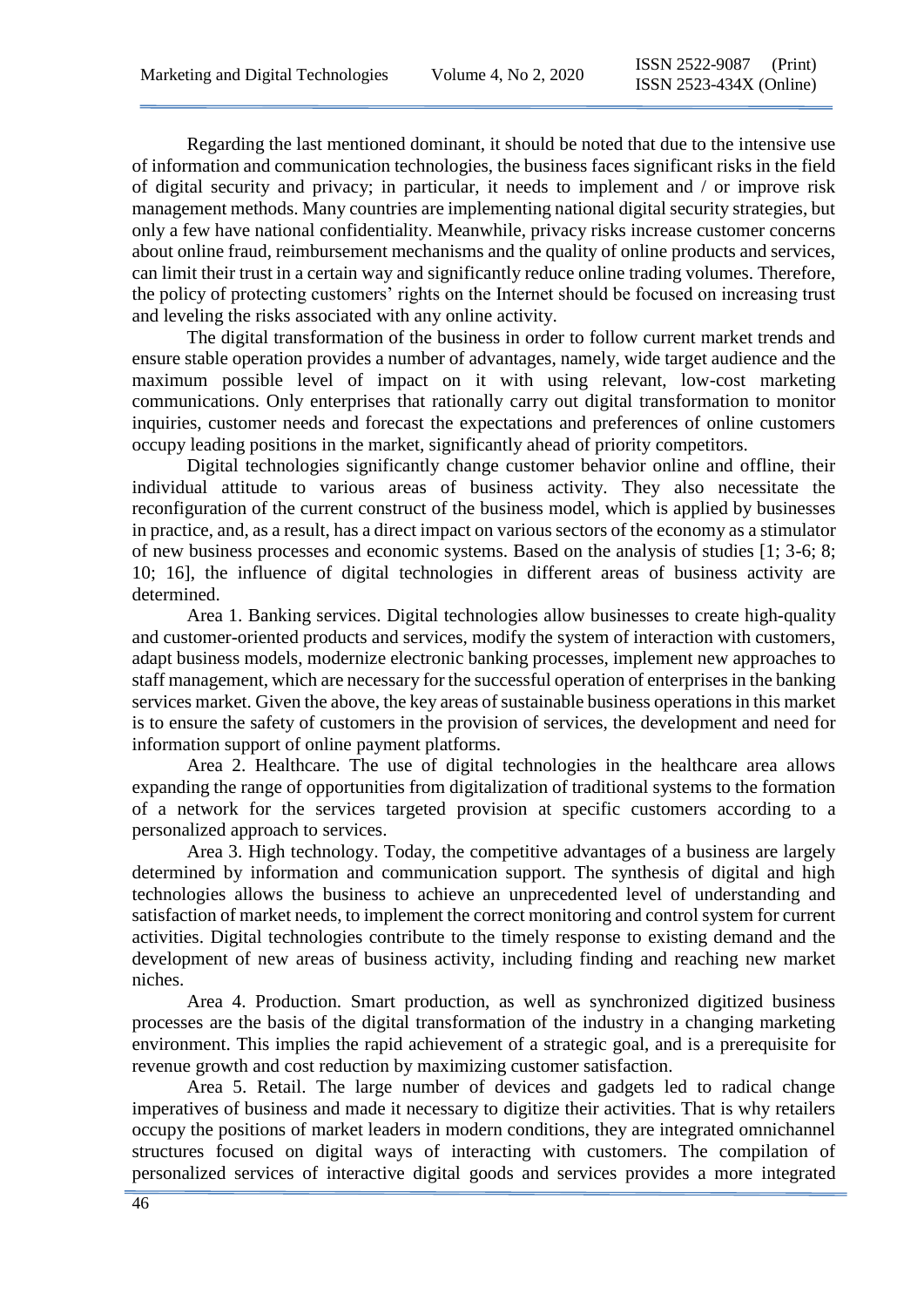approach to customer relationship management, and also provides an opportunity to predict the possible reaction of customers to certain actions and changes of the business.

Area 6. Transport services. The use of digital technologies with the effective innovative strategy realization allows businesses in the transport services (area 6) to optimize the execution of online business operations, which is a guarantee of their productive activities in the future.

Based on the results of research and analysis of the work of scientists and economists [2; 4; 6-7; 14-15; 16-17], the relation between the key blocks of digital business transformation that allows quickly response to requests in the Internet is explicated and interpreted.

1. General data administration, their consistency and quality, as well as effective business models allow to accumulate and process large volumes of data.

2. Advanced applied statistical methods and algorithms in combination with artificial intelligence contribute to the development of alternative solutions based on analytics.

3. The upgraded data environment, including data architecture and underlying systems, becomes flexible through virtualization and the use of cloud technologies.

4. Relevant infrastructure provides a stable and coordinated interaction of online customers and managers simultaneously on different devices and gadgets.

5. Online tools and applications provide online customers and managers the ability to monitor and analyze the totality of their sequential online actions.

6. Partnership with entities in the online environment enhances the capabilities of digital business and accelerates the expansion of the necessary market share.

7. Staff that owns digital knowledge, skills, and sufficient experience for stable and productive work, including the correct organization of monitoring and comparative analysis of the priority competitors' activities.

8. The flexible organizational culture encourages mutually beneficial collaboration with stakeholders to achieve a common goal.

The management of digital business is becoming prevailing in accordance with current online environment trends and taking into account the specifics of business processes digitalization. The architectural representation of digital business management in the digital transformation is shown in Figure 1.



Figure 1 – The concatenated phases of digital business management in the digital transformation

*V. Khudolei, A. Natorina. The Concatenated Phases of Digital Business Management in Digital Transformation*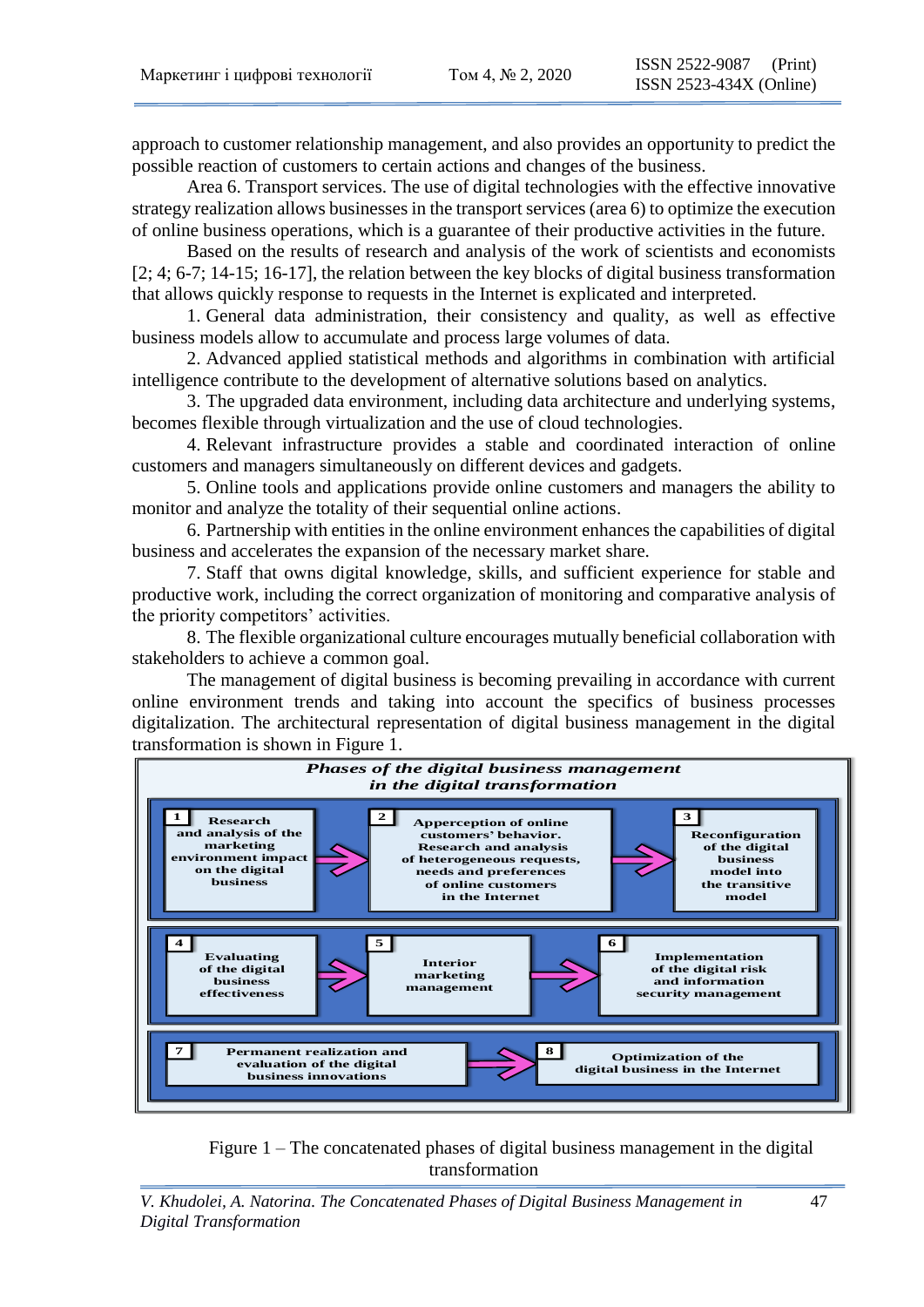Source: created by the authors

According to the Figure 1, the digital business management in the digital transformation is a concatenation of 8 phases that:

1) provide for increasing the efficiency of businesses in the variability of heterogeneous requests, the needs and preferences of online customers and an aggressive competitive background and, moreover, in bifurcation periods;

2) contribute to the rapid expansion of new market segments based on the relevant methodological tools usage.

Research and analysis of the marketing environment influence on the digital business is an integral component of digital transformation, because the formation of the business vision and justification, selection and adjustment of relevant market strategies at various hierarchical levels takes into account the influence of macro and microenvironment factors.

The structure of consumption and perception of goods / services by online customers is radically changing in the digital transformation context. Considering this, for the rational online business management and the identification of promising business areas, it is necessary to systematically verify the actions of online customers. Online customers regularly increase the requirements for goods / services and need instant satisfaction of their own preferences due to the positive experience in the context of the progressive development of information and communication technologies.

Understanding of the online customer behavior is the most important postulate of digital business expansion with simultaneous adherence to the trends in the digital transformation period. Taking into account the results of research [1-2; 4-9; 10-12; 18-19], the distinctive features of the online customer behavior in the digital transformation are determined (Figure 2).



Figure 2 – The distinctive features of the online customer behavior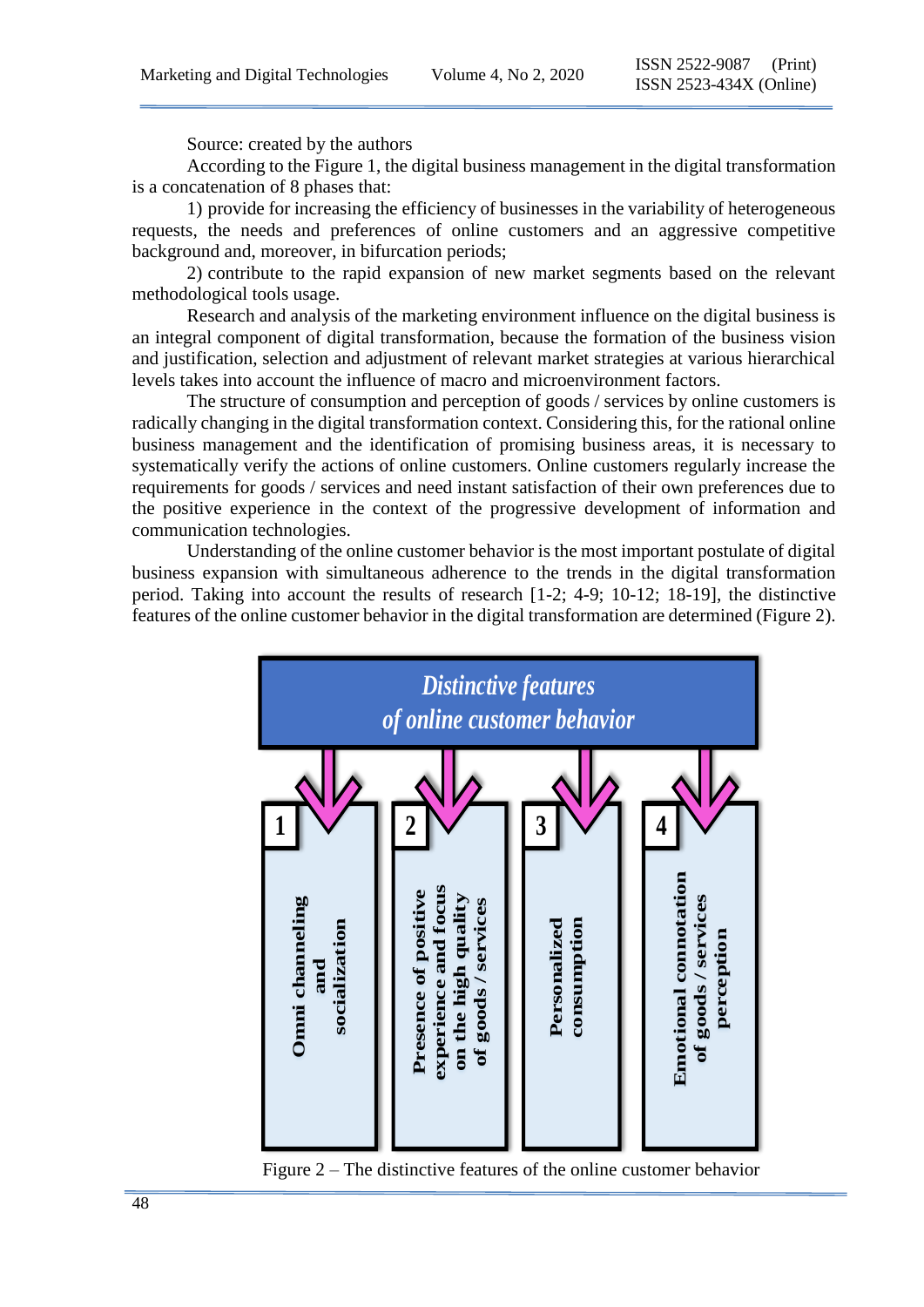Source: created by the authors

Below in the text is given an interpretation of the distinctive features of the online customer behavior, which are presented in Figure 2.

1. Omni channeling and socialization. Changes in customer behavior are generally reflected in the digitized channel and socialized online shops. First, the penetration of the Internet and the massive use of devices and gadgets make easy to collect data for enterprises and online customers. This allows to get complex information about the goods that interest online customers, because, as noted in [6; 11; 18-19], online customers spend in the Internet 90 % of their time to search for information / reviews and comments about products in an omnichannel online environment. Secondly, enterprises engaged in online activities have huge potential in social networks. United online customers tend to have a deep sense of identity in values and aesthetics, as well as similarities in the behavior and intentions of the acquisition. In addition, in such a stable community, created consciously or subconsciously, the interaction between online customers goes on a closed cycle. This contributes to the modification of the online content about aspects of the digital business development and positively affects its market reputation.

2. Presence of positive experience and focus on the high quality of goods / services. In the context of digital transformation, the concept of consumption is gradually transforming from a price-oriented to a quality-oriented one – beyond the traditional meaning of physical or monetary value. The range of goods / services in the Internet is constantly expanding, so the enterprise should study the components affecting the value market offers formation. So, B. Schmitt in his work [18] identified such five components:

1) senses (including the five human senses – vision, sound, smell, taste and touch);

2) feelings (positive emotional experiences);

3) thinking (appeals to intelligence and creative thinking);

4) actions (cause changes in behavior and lifestyle);

5) relation (search for belonging and meaning).

The formation of a value-based market offer for online customers takes into account these important components for digital business development in the online environment. The attractiveness of the market offer for the online customers is the combination of the sensitive value and their positive experience in previous using of goods / services.

3. Personalized consumption.

4. Emotional connotation of goods / services perception is the additional determining factor. In general, online customers prefer to purchase personalized and niche goods / services and at the same time seek recognition by subcultural communities. Online customers tend to share impressions and experiences about online sales in social networks.

Investigation of heterogeneous requests, needs and preferences of online customers in the Internet as part of the effective management of digital business provides:

1. Market research for a detailed study of customers' preferences in specific geographical regions (market segments), as well as monitoring and analysis of social networks in order to identify the degree of online customers' satisfaction with certain goods / services.

2. Strengthening analytical capabilities for a deeper understanding of online customers.

3. Systematic collection of marketing information about online customers and the formation of a register of data about them.

4. Tracking of the degree of online customers' awareness in the online environment.

5. Creation of business accounts and profiles in the Internet to advise and increase the loyalty of regular online customers, in particular, to quickly respond to complaints.

6. Regular surveys of online customers in order to track their actions and reactions in relation to certain goods / services.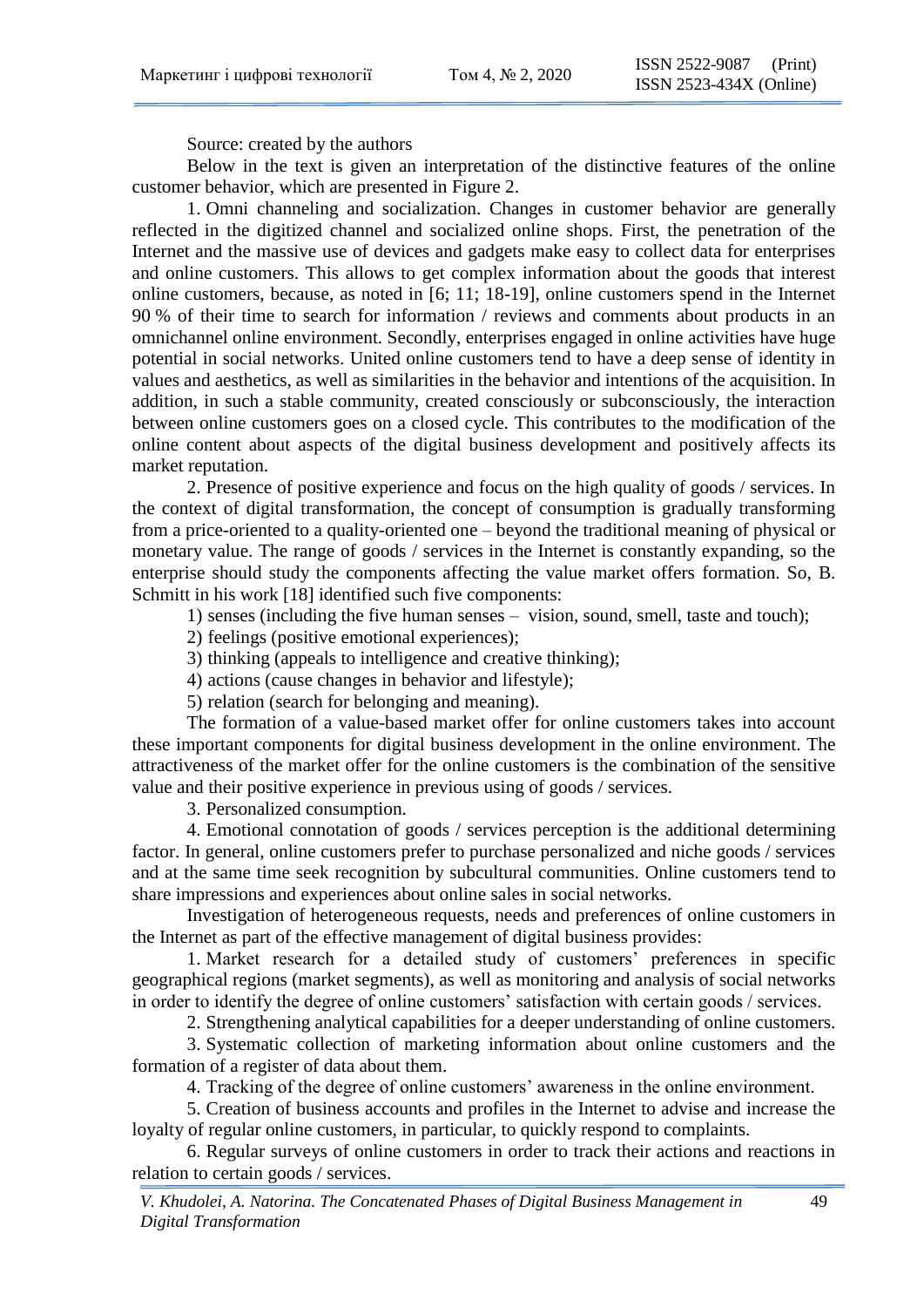7. Mobile applications Usage to collect detailed information about requests, needs and preferences of online customers, understanding the specific of their experience transformation, as well as implementing analytical planning. Mobile applications provide access to online customers account information. The development of customized mobile applications can improve the quality of online customer service. For example, smartphone applications related to the personal customer profile, allow enterprises to integrate data into SMS messages with attachments on social networks. Applications with geolocation and augmented reality can help customers find places of sales and search for special assortment offers, as well as receive systematically receive push notifications.

8. Ensuring the personalization of online sales.

9. Local marketing and integration of offline and online services.

10. Optimization of business processes through the use of the online plug-in with the ability to download the latest list of online customer orders and an acceptable method of goods delivery, allows enterprises in the Internet to collect the necessary statistics and, in turn, simplifies the process of ordering goods for online customers, allowing them to pay more time to choose other products.

11. The implementation of integrated multi-channel communication activities using IT innovation in relations with online customers.

The essence and mechanism of reconfiguration of the traditional business digital business model into the transitive is given in the article by Natorina A. [13].

Implementation of interior marketing management as part of digital business management in the digital transformation needs:

A. Automation of operational business processes.

In order to develop more efficient, scalable operational business processes, enterprises should automate data to make rational decisions. Thus, ERP will provide significant efficiency and quality improvements in the main transactional, financial business processes and supply chains, and will create a central platform for the main business processes. Also, automation will allow enterprises to orient staff towards the rapid implementation of strategic tasks. Enterprises will be able to centralize staff functions, save some money and, at the same time, focus on improving staff managerial skills and increasing their level of competence. Automation of business processes, the components of which are research and IT development, also will allow enterprises to concentrate on innovation, as well as create data flows that can be used in further attempts to collect and synthesize marketing information.

B. Virtualization of individual staff work.

It means he development of mobile applications for devices and gadgets for the general staff work, expert surveys and consulting real-time video conferences conduction, access to a single global registry of online customers. It should be noted that the basis for digital business transformations creates staff that communicate with online customers in different geolocations. Enterprises have opportunities to support two-way communication scalable due to changing the limited one-way vertical communication with online customers in certain marketing communication channels – vertical and horizontal.

C. Transactional performance systems.

Guaranteeing the transparency performance systems is a key moment in the digital business. Due to that fact, managers are more informed about the current operating and economic situation, and, as a result, take reasonable administrative decisions for digital business. So the transactional performance systems will provide an opportunity to better understand the needs, requirements and preferences of online customers when they choose goods / services.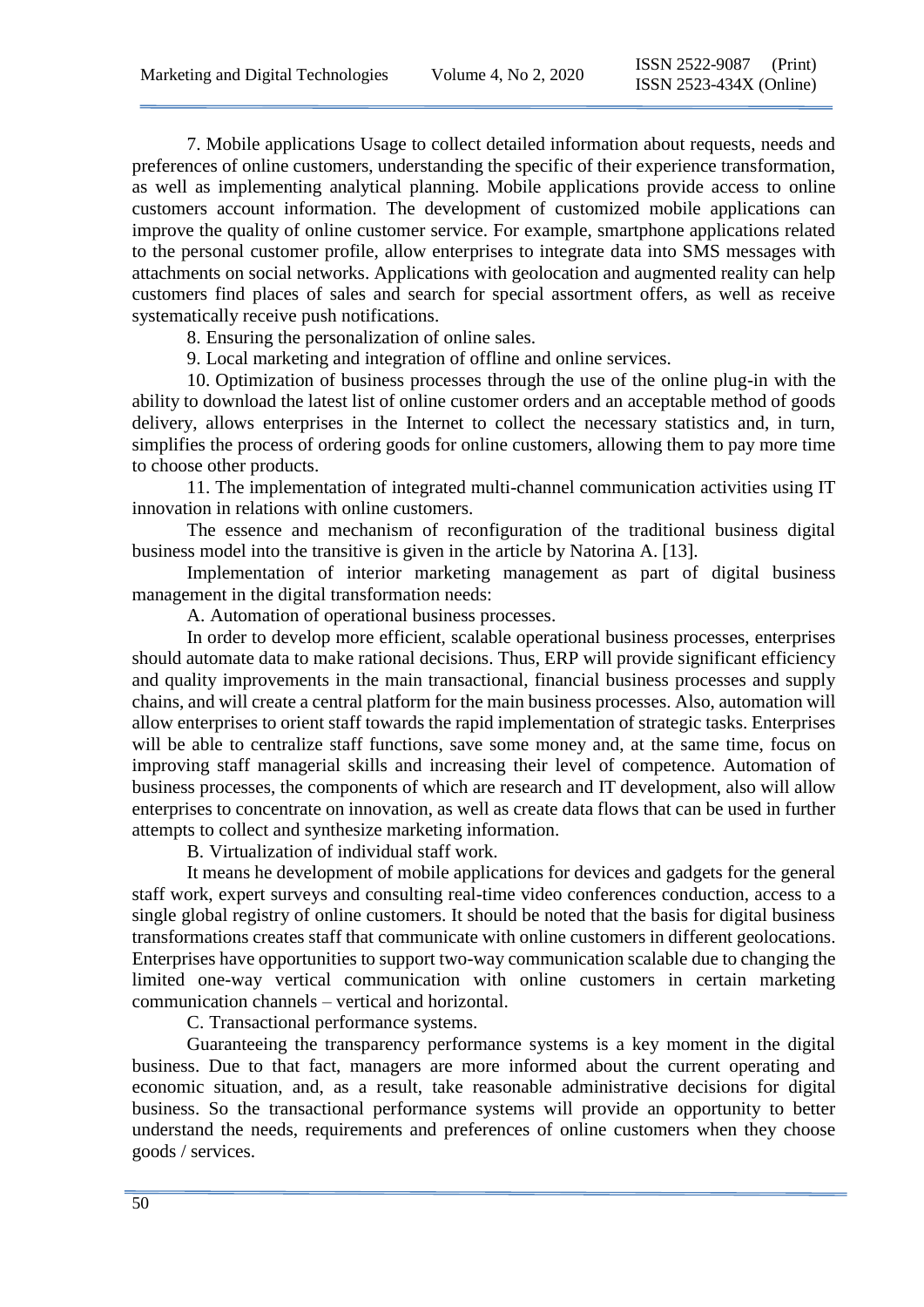Analysis of the dynamics of the relevant metrics for evaluating of the digital business management contributes to better business processes diagnostics and improvement. Therefore, the transactional productivity systems could positively impact strategic planning and enable enterprises to quickly identify existing issues and problems.

It can be stated that the effective digital business management in the context of digital transformation requires reconfiguration of the business model into a transitive one, as part of a clear vision and the implementation of a competitive market strategy in the online space, taking into account the prevailing digital trends.

**Conclusions from this research and prospects for further developments in this area.** The priority value of digital transformation at the state level, which forms the prerequisites for positive global economic and social changes in the context of bifurcations and permanent changes in the marketing environment, is determined. The digital technologies influence in various areas of enterprise activity is identified and detailed. Based on the results of a study and a comparative analysis of scientists and economists works, the relation between the key blocks of the digital business transformation are interpreted. It allows rapidly react to heterogeneous consumer requests in the Internet. The architecture of digital business management in digital transformation terms is developed. It represents eight concatenated phases. The distinctive features of the online customer behavior are interpreted. Investigation of heterogeneous requests, needs and preferences of online customers in the Internet as part of the effective management of digital business are justified and analyzed. It is proved that the implementation of interior marketing management insures the operational business processes transformation and can be considered as a trigger for making correct decisions. The components of interior marketing management are presented. Moreover, the authors focus on the fact that the effective digital business management requires reconfiguration of the business model in a transitive one as part of the implementation of a competitive strategy that takes into account digital trends.

1. All Retail. (2020) Available at:<http://allretail.ua/> (accessed 15 May 2020).

2. Baird, N. (2018) What digital transformation actually means for retail. *Forbes*. Available at: [https://www.forbes.com/sites/nikkibaird/2018/03/13/what-digital-transformation-actually-means-for](https://www.forbes.com/sites/nikkibaird/2018/03/13/what-digital-transformation-actually-means-for-retail/#7e24e8eb7038)[retail/#7e24e8eb7038](https://www.forbes.com/sites/nikkibaird/2018/03/13/what-digital-transformation-actually-means-for-retail/#7e24e8eb7038) (accessed 20 May 2020).

3. Capgemini Consulting. (2017) Digital transformation: a roadmap for billion-dollar organizations: MIT Center for Digital Business, Capgemini Consulting. Available at: [https://www.capgemini.com/wp](https://www.capgemini.com/wp-content/uploads/2017/07/Digital_Transformation__A_Road-Map_for_Billion-Dollar_Organizations.%20pdf)content/uploads/2017/07/Digital Transformation A Road-Map for Billion-Dollar Organizations. [pdf](https://www.capgemini.com/wp-content/uploads/2017/07/Digital_Transformation__A_Road-Map_for_Billion-Dollar_Organizations.%20pdf) (accessed 23 May 2020).

4. Deloitte. (2019) Global retail, wholesale & distribution. Available at: [https://www2.deloitte.com/global/en/pages/consumer-business/topics/retail-wholesale-](https://www2.deloitte.com/global/en/pages/consumer-business/topics/retail-wholesale-distribution.html?icid=top_retail-wholesale-distribution)

[distribution.html?icid=top\\_retail-wholesale-distribution](https://www2.deloitte.com/global/en/pages/consumer-business/topics/retail-wholesale-distribution.html?icid=top_retail-wholesale-distribution) (accessed accessed 1 June 2020).

5. Ecommerce News Europe. (2020) Available at:<https://ecommercenews.eu/> (accessed 1 June 2020).

6. EVO.company. (2019) Available at:<https://evo.company/ua/> (accessed 23 May 2020).

7. Hein, A., Schreieck, M., Riasanow, T., Setzke, D., Wiesche, M., Bohm, M. & Krcmar, H. (2019) Digital platform ecosystems. *Electronic Markets*. DOI:<https://doi.org/10.1007/s12525-019-00377-4> (accessed 12 May 2020).

8. IBM (2019). Available at:<https://www.ibm.com/> (accessed 1 June 2020).

9. Joshi, M., Kathuria, R. & Das, S. (2018) Corporate entrepreneurship in the digital era: the cascading effect through operations. *The Journal of Entrepreneurship*, vol. 28 (1), pp. 4–34. DOI: <https://doi.org/10.1177/0971355718810554> (accessed 27 May 2020).

10. Kantar Ukraine. (2020) Available at:<https://tns-ua.com/> (accessed 19 May 2020).